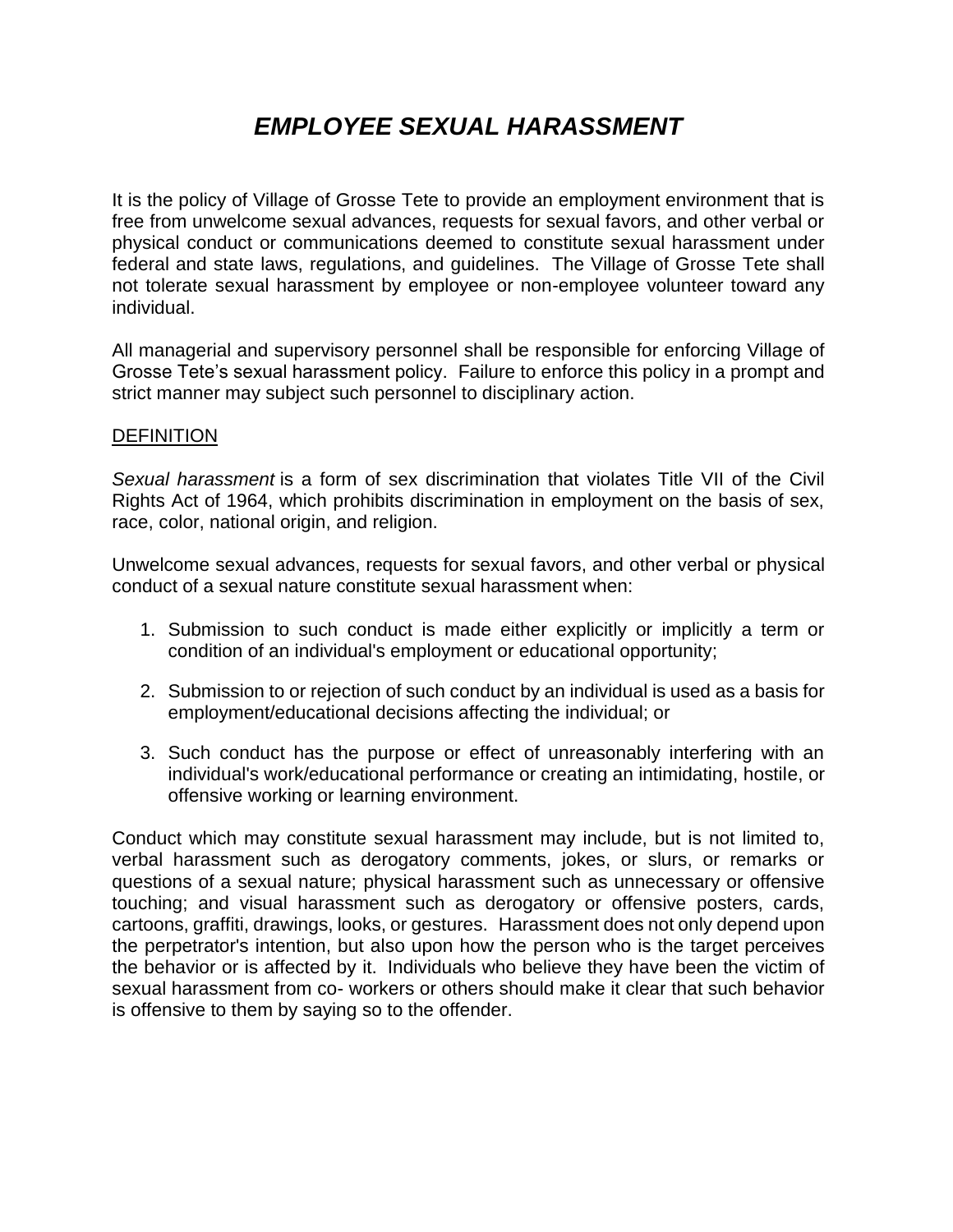# REPORTING PROCEDURE

Any employee who believes he or she has been the victim of sexual harassment, or any third person with knowledge or belief of conduct which may constitute sexual harassment should report the alleged acts immediately to his/her immediate supervisor.

## INVESTIGATION AND RECOMMENDATION

The Village of Grosse Tete shall respect the confidentiality of the complainant and the individual(s) against whom the complaint is filed as much as possible.

Upon receipt of a report or complaint alleging sexual harassment by an employee or nonemployee volunteer, such a complaint shall be immediately investigated by personnel designated by the Mayor to conduct such investigation The investigation shall include personal interviews with the complainant, the individual(s) against whom the complaint is filed, and others who may have knowledge of the alleged incident(s) or circumstances giving rise to the complaint, as well as a review of related charges, if any, personnel files, work records and other pertinent information.

In determining whether alleged conduct constitutes sexual harassment, the Superintendent or designee should consider the surrounding circumstances, the nature of the sexual advances, relationships between the parties involved and the context in which the alleged incidents occurred.

A report shall be made to the Mayor upon completion of the investigation involving an employee or non-employee volunteer. The report may include a finding that the complaint was unfounded, informally resolved, or recommended to the Superintendent for disciplinary action. No record of an unfounded or unsubstantiated complaint shall be filed in an employee's personnel file.

# RESULTS OF INVESTIGATION

Upon receipt of a recommendation that a complaint is valid, the Superintendent shall take such action as appropriate based on the results of the investigation, which may include, but not be limited to, suspension with or without pay, demotion, or termination.

If, based on the results of the investigation, the claim of sexual harassment is found to be intentionally false, the Superintendent shall take such action as appropriate, which may include, but not be limited to, suspension with or without pay, demotion, or termination.